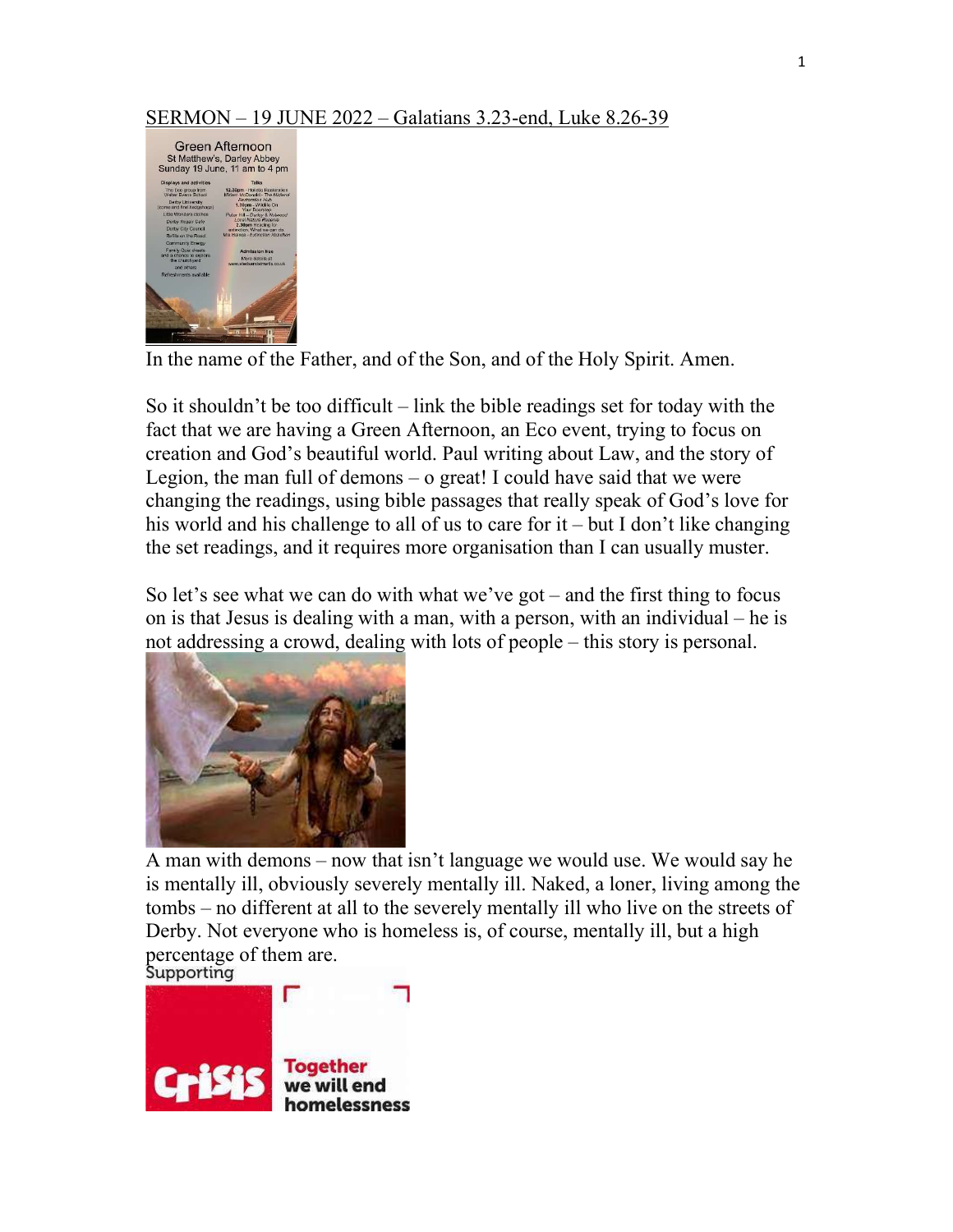The charity Crisis says that 45% of people experiencing homelessness have been diagnosed with a mental health issue. This rises to 8 out of 10 people who are sleeping rough. Their website - https://www.crisis.org.uk/endinghomelessness/health-and-wellbeing/mental-health/ - points out that poor mental health is both a cause and a consequence of being homeless – and their services focus on 'what's happened' to a person rather than asking 'what's wrong' with them, a useful lesson for all of us. I have had a little experience at working with the homeless, and it is not easy – I know some of you work with the Night Shelter and the projects in Derby – and thank you for all you do.



When Jesus is shouted at, I know how it feels – for a while we had a very shouty homeless man who used to hang around St Edmundsbury Cathedral – it was horrible, and you have to be a very special person not to let your own anger rise and shout back. I can imagine Jesus quietly and authoritatively commanding an evil spirit to come out, and if that spirit feels like a person, like a legion of demons, you can imagine the fight. Just because this sort of religious power is not in our experience, just because it makes us feel uncomfortable, doesn't mean it doesn't happen. I do believe Jesus is God, that he has power and that he can tell evil what to do and where to go. And we are God's people, we are Christ's followers, and we are used by Christ to build his Kingdom, so there is no reason why Christ can't do something similar through us. There are some people to whom God has given an incredible healing ministry, and men and women are physically and mentally healed through prayer and the laying on of hands – and God also works through doctors and drugs and operations and the making whole of his world.



As a hospital chaplain I didn't heal people in the same way as a surgeon, but my conversations, my prayers, my love, were factors in keeping people calm and positive, and that could well make the surgeon's life easier. We were also there to assist in the healing process when medicine didn't work, when an operation did not have the desired outcome, sometimes when the patient died – sometimes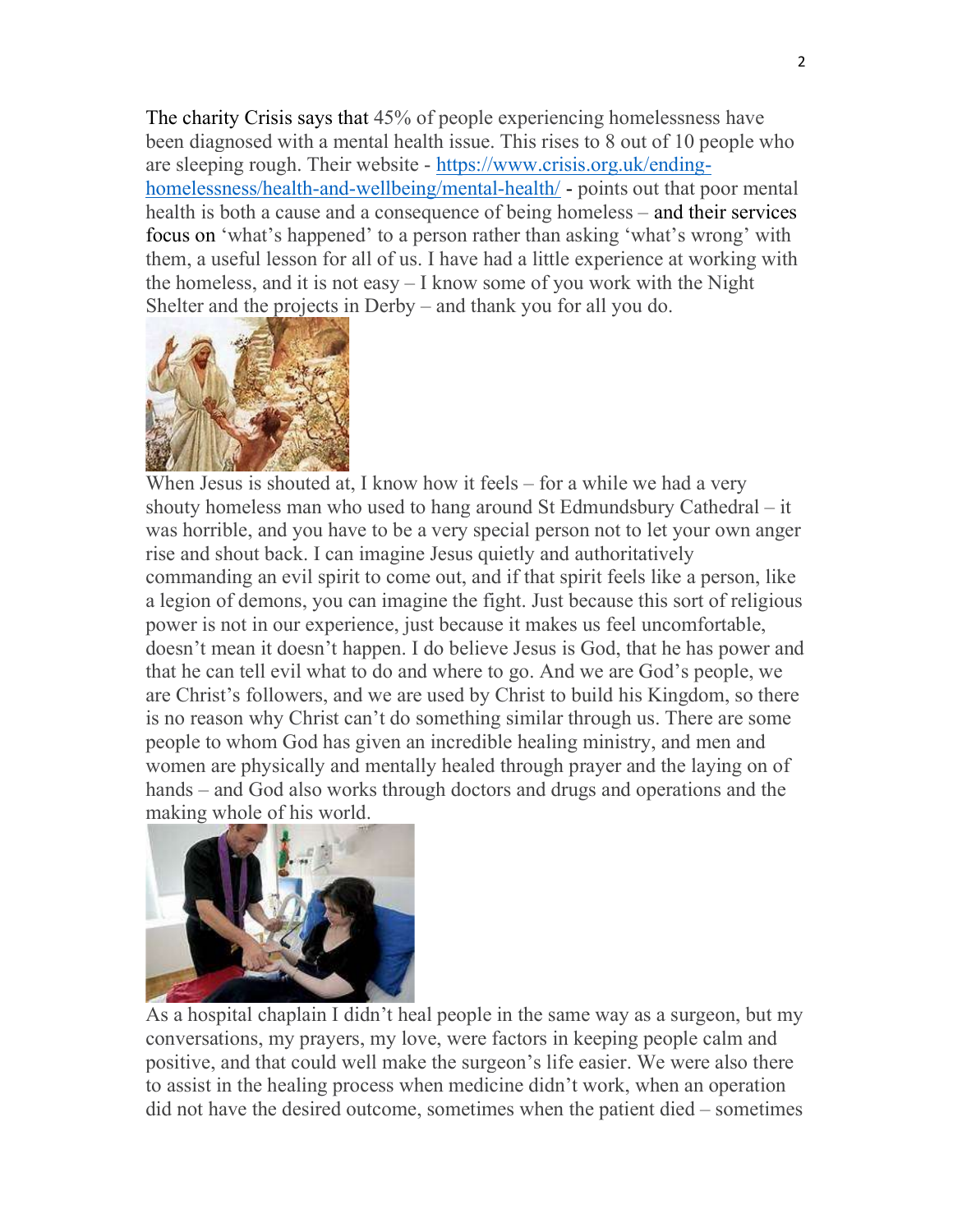that was simply helping break bad news, sometimes it was defusing conflict when the blame game started. And there were times when a medic had had a bad day, or had a patient die on their watch, or had to break the worst of news, when they came to the Chaplain for tea and love and support.



All of us have a healing ministry that God has given us. As individuals in our families, our work places, our streets, our friendship groups. Never underestimate that. We have a healing ministry in our church – when we chat to an individual, when we are part of a service (part of our funeral ministry is to help with healing, and we did that amazingly well on Friday – thank you). We help people heal through this building – Elizabeth Conway was telling me how wonderful it was that when her and her daughter came to put some flowers on Frank's grave the other week, church was open and she could come inside. She was so chuffed and grateful. Our prayers do matter, our prayers are valid.



You can probably work out where I am going with this. We could wonder about the fate of the pigs in our gospel story – I once heard this story told from the point of view of the swineherds and the man who owned the pigs, I bet they were not happy with the loss of them. We could unpack the fear of the people who saw this happen, saw the power of Jesus, and were happier if he went away. We could wonder about what happened to the man himself, did he have any family who helped clothe him, bring him back into a house, help him get back into a more normal way of living? Did he continue to listen out for news of Jesus, what did he think when he heard that the man who had healed him had been nailed to a cross? Did he hear the good news of resurrection, did he receive the Holy Spirit at Pentecost, did he walk with Jesus for the rest of his life, or was this a one-off meeting that he changed his life? We just don't know.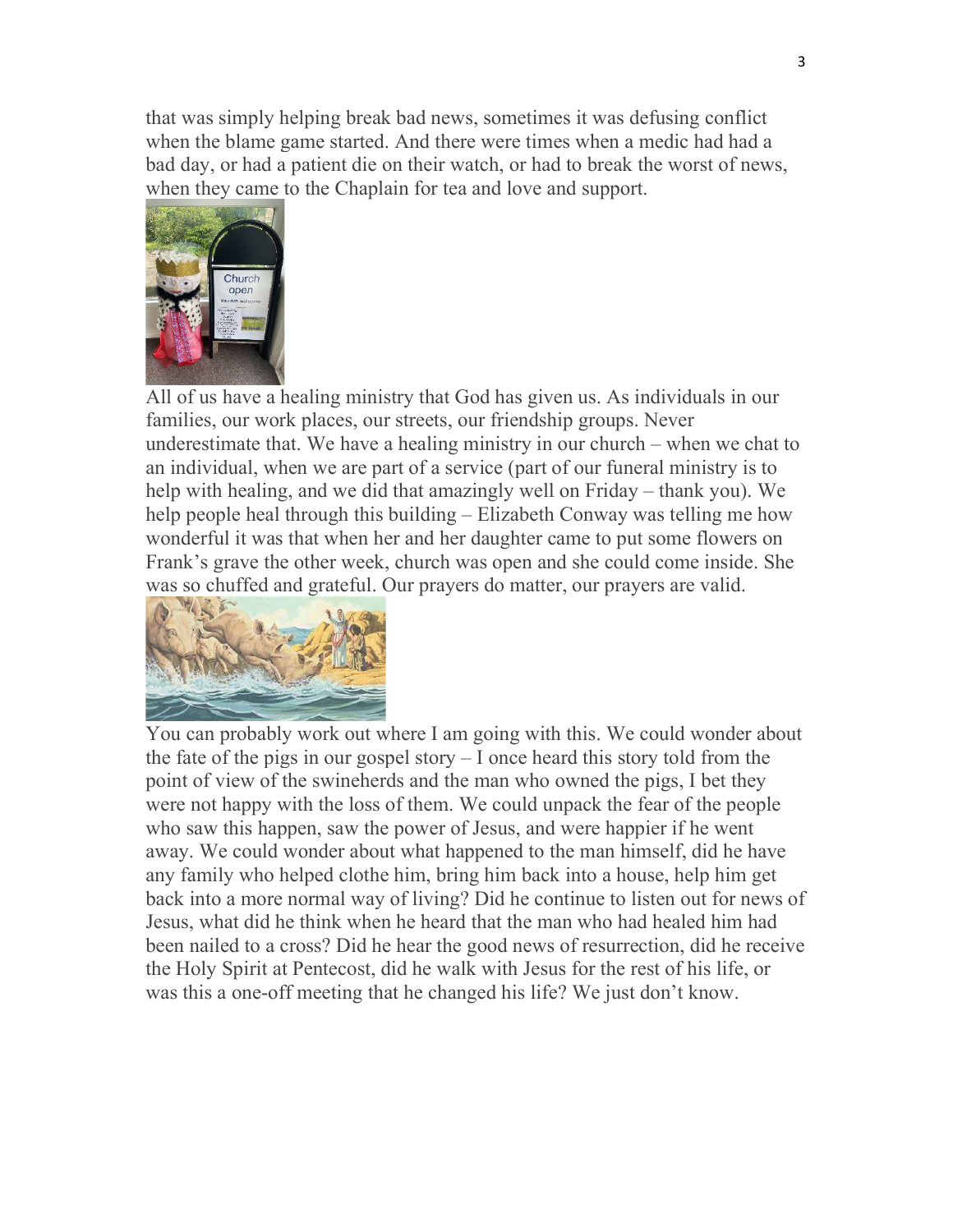

We know that Christ is involved with people. In this story, Jesus and one man, and one man whose healing had an effect on many others. 2,000 years later, nothing has changed – God is involved with people. Climate change is not some vague concept, something for politicians and scientists to argue about, graphs and photos and all that – this is something that involves people.



Christian Aid are very good at telling the story of people. Christian Aid week just a few weeks ago invited us to focus on women like Jessica

Jessica Mwedzi smiles with love for her children as she stirs a single bowl of porridge for them....But she knows they're hungry for more. This one bowl of porridge is all she and her family can eat today: 'My children crave a decent meal, but I can't provide. We often go to bed on an empty stomach. It pains me to send them to bed hungry.'

I am, of course, aware that there are individuals in this country who can't feed their children either – poverty is the same in Zimbabwe as it is in Britain. For Jessica it is easier to point to climate change, the drought, the failure of crops, but even here the price of food is affected by worldwide pressures.



I was given an earful by someone last week who was furious at the Church's stand against the project to fly refugees to Rwanda, the normal story about how we are being swamped by refugees and public services can't cope. This from someone with a huge house and a great deal of wealth who seems to think that people arriving with next to nothing are a threat to him. We are all being conditioned, have always been conditioned, to see people as a threat, rather than actually realising that other people can be a gift and a blessing. As you know my Harry helps run community meals for the poorest in society, and he commented earlier this week that one of his projects in a deprived part of